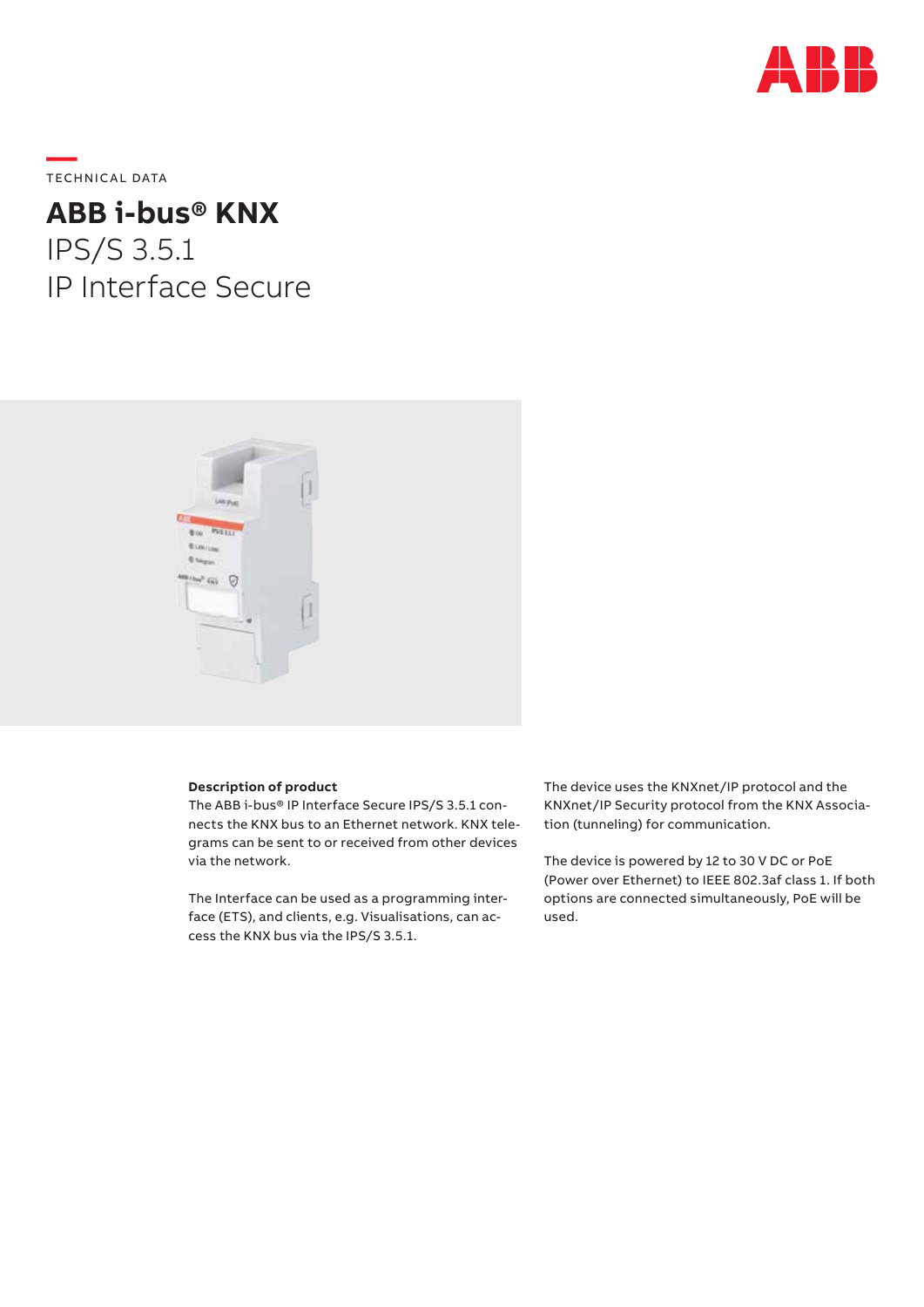

# **Dimension drawing**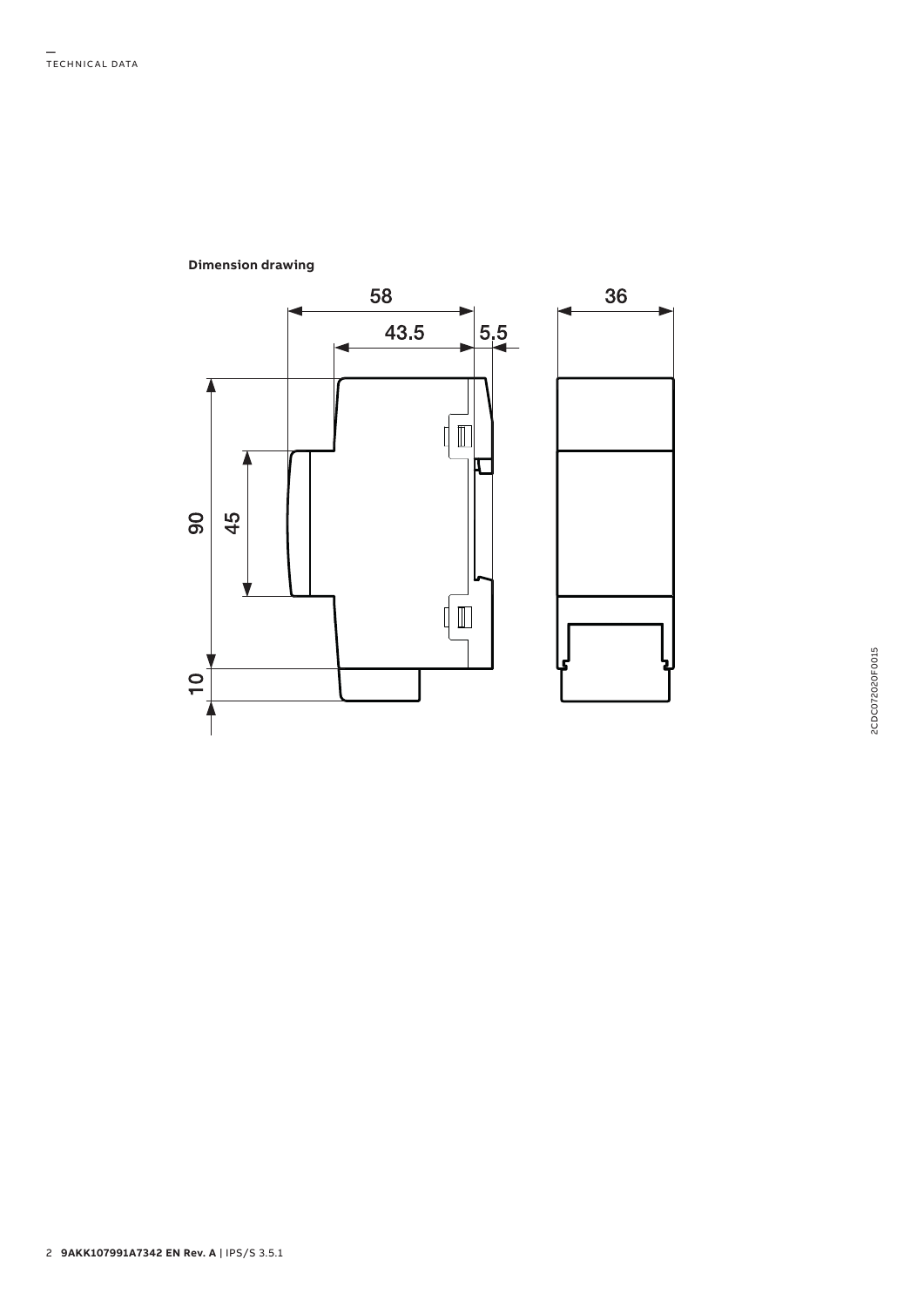**Connection**



### **— LEGEND**

- **1** Label carrier
- **2** Programming LED
- **3** Programming button
- **4** KNX connection
- **5** Cover cap
- **6** Power supply connection U<sub>s</sub>
- **7** Telegram LED
- **8** LAN/LINK LED
- **9** ON LED
- **10** LAN or LAN/PoE connection





# **NOTE**

**—**

It is also possible to power the Interface via the voltage output without choke of an ABB KNX power supply (type SV/S).

This reduces the number of KNX devices that can be connected to the ABB KNX power supply accordingly.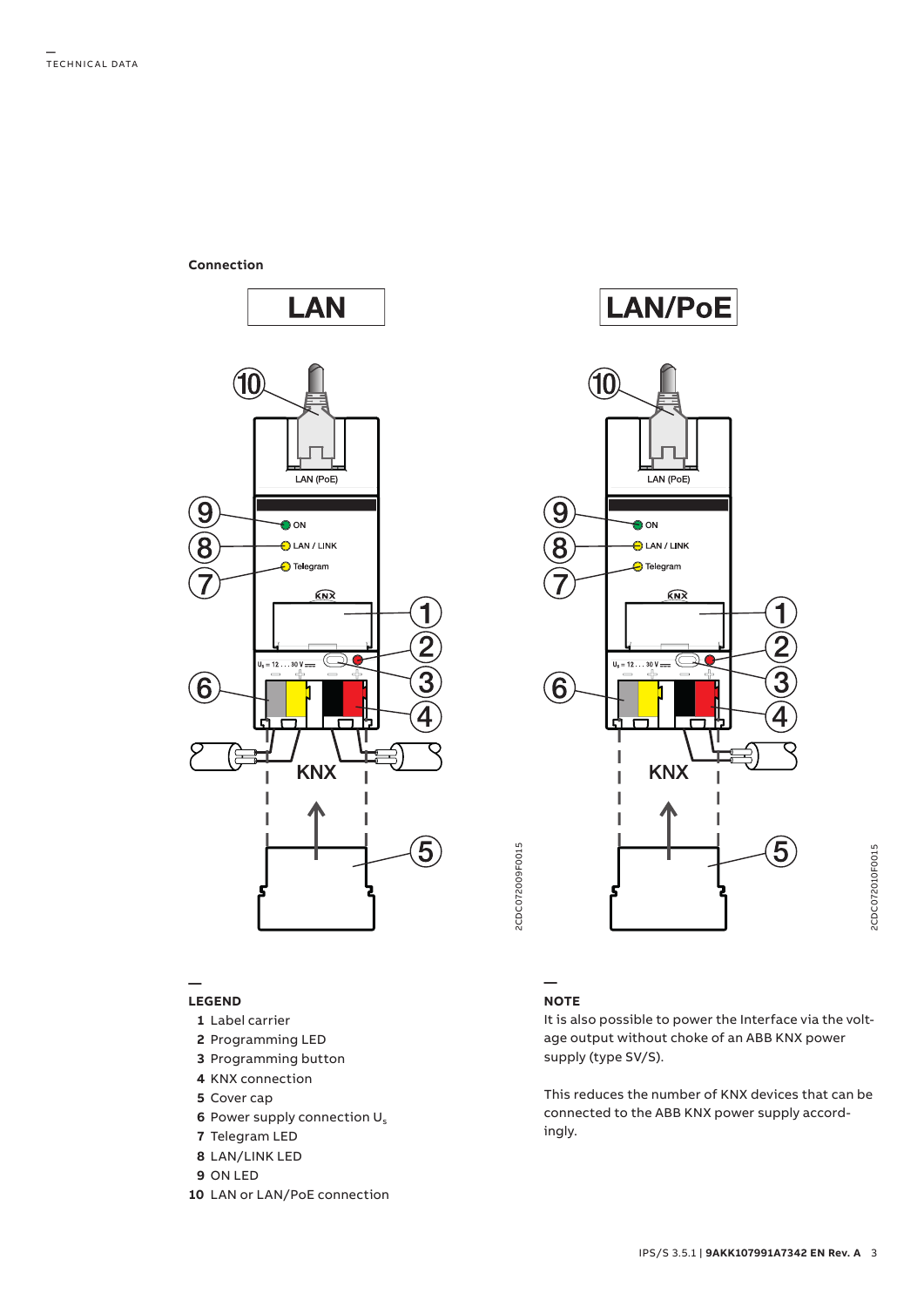| Technical data                 |                                                                 |                                                                  |
|--------------------------------|-----------------------------------------------------------------|------------------------------------------------------------------|
| Supply                         | Supply voltage U <sub>s</sub>                                   | 1230 V DC (+10% / -15%) or<br>PoE (IEEE 802.3af class 1)         |
|                                | Power loss                                                      | Maximum 1.8 W                                                    |
|                                | Current consumption, supply voltage                             | Maximum 120 mA at 12 V                                           |
|                                | Rated voltage U <sub>n</sub>                                    | 12 V DC                                                          |
|                                | <b>KNX current consumption</b>                                  | $< 10 \text{ mA}$                                                |
| Connections                    | <b>KNX</b>                                                      | <b>Bus connection terminal</b>                                   |
|                                | Operating voltage                                               | Plug-in terminal                                                 |
|                                | LAN                                                             | RJ45 socket for 10/100BaseT,<br>IEEE 802.3 networks, AutoSensing |
| Operating and display elements | Red LED and button                                              | Assignment of the physical address                               |
|                                | Green "On" LED                                                  | Ready indicator                                                  |
|                                | Yellow "LAN/Link" LED                                           | Network connection indicator                                     |
|                                | Yellow "Telegram" LED                                           | KNX telegram traffic indicator                                   |
| <b>Degree of protection</b>    | <b>IP 20</b>                                                    | To EN 60 529                                                     |
| <b>Protection class</b>        | $\mathbf{H}$                                                    | To EN 61 140                                                     |
| <b>Isolation category</b>      | Overvoltage category                                            | III to EN 60 664-1                                               |
|                                | Pollution degree                                                | 2 to EN 60 664-1                                                 |
| KNX safety extra low voltage   | SELV 30 V DC                                                    |                                                                  |
| <b>Temperature range</b>       | Operation                                                       | $-5 °C+45 °C$                                                    |
|                                | Storage                                                         | $-25 °C+55 °C$                                                   |
|                                | Transport                                                       | $-25 °C+70 °C$                                                   |
| <b>Ambient conditions</b>      | Maximum air humidity                                            | 95%, no condensation allowed                                     |
|                                | Atmospheric pressure                                            | Atmosphere up to 2,000 m                                         |
| Design                         | Modular installation device (MDRC)                              | Modular installation device, pro M                               |
|                                | <b>Dimensions</b>                                               | $90 \times 36 \times 63.5$ mm (H x W x D)                        |
|                                | Mounting width                                                  | 2x 18 mm modules                                                 |
| Mounting                       | On 35 mm mounting rail                                          | To EN 60 715                                                     |
| <b>Mounting position</b>       | Any                                                             |                                                                  |
| Weight                         | $0.1$ kg                                                        |                                                                  |
| Housing, color                 | Plastic, halogen free, gray                                     |                                                                  |
| <b>Approvals</b>               | KNX to EN 50491 and EN 60 669-2-5                               |                                                                  |
| <b>CE</b> marking              | In accordance with the EMC and<br><b>Low Voltage Directives</b> |                                                                  |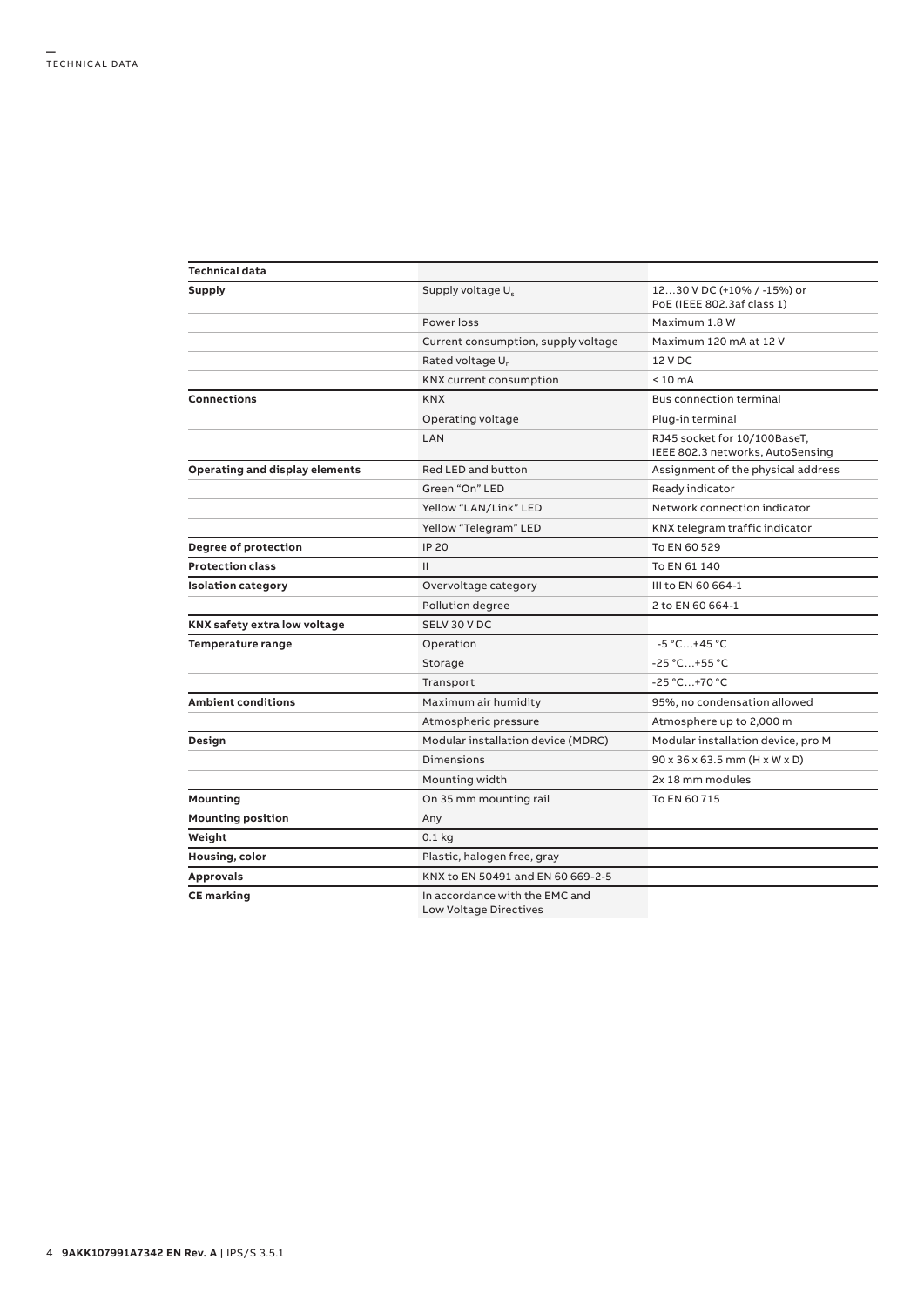| Software    |                       |                  |                                                                                   |  |  |  |  |
|-------------|-----------------------|------------------|-----------------------------------------------------------------------------------|--|--|--|--|
| Device type | Application           | of group objects | Maximum number Maximum number Maximum number<br>of group addresses of assignments |  |  |  |  |
| IPS/S 3.5.1 | IP Interface Secure/* |                  |                                                                                   |  |  |  |  |

\* … = Current version number of the application. **Please refer to the software information on our homepage.**

| Ordering details |                           |                        |                                   |       |           |  |  |  |
|------------------|---------------------------|------------------------|-----------------------------------|-------|-----------|--|--|--|
| Device type      | <b>Product Name</b>       | Order No.              | bbn 40 16779 Weight<br><b>EAN</b> | 1 pc. | Packaging |  |  |  |
|                  |                           |                        |                                   | [kg]  | [pcs.]    |  |  |  |
| IPS/S 3.5.1      | IP Interface Secure, MDRC | 2CDG110204R0011 016414 |                                   | 0.1   |           |  |  |  |

## **— NOTE**

Please refer to the IPS/S 3.5.1 IP Interface Secure product manual for a detailed description of the application. It is available free of charge at www.abb.com/knx.

ETS (ETS 5 version 5.7.4 or higher) and the current version of the device application are required for programming.

If the device is to be operated in KNX Secure mode, the commissioning key (FDSK) on the side of the unit will be required as well.

The latest version of the application and corresponding software information are available for download from www.abb.com/knx. After import into ETS, the application is stored in the Catalogs window under Manufacturers/ABB/System Infrastructure and Interfacing/IP Routers and Interfaces.

The device does not support the locking function of a KNX device in ETS. If you use a BCU code to disable access to all the project devices, it has no effect on this device. Data can still be read and programmed. **Exception:** When KNX Secure mode is activated, the device can be programmed only using the existing project.